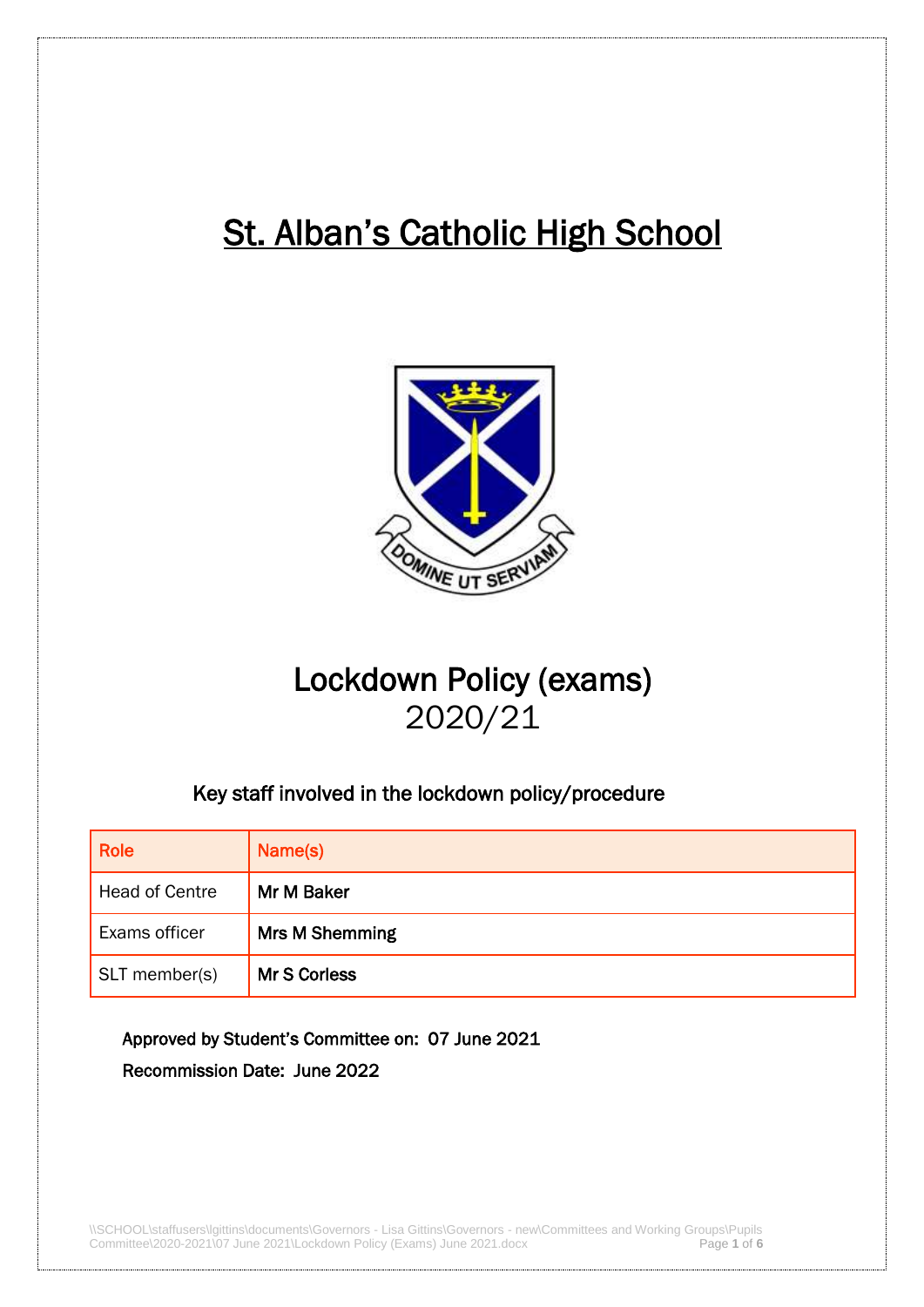This policy is reviewed annually to ensure compliance with current regulations

## Purpose of the policy

This policy details the measures taken at St Alban's Catholic High School in the event of a Centre lockdown during the conducting of examinations.

A lockdown may be required in the following situations:

- an incident or civil disturbance in the local community which poses a risk
- $\triangleright$  an intruder on the site with the potential to pose a risk
- ▶ local risk of air pollution, such as a smoke plume or gas cloud
- $\blacktriangleright$  a major fire in the vicinity
- **a** dangerous animal roaming loose
- any other external or internal incident which has the potential to pose a threat to the safety of exams staff and candidates

St Alban's Catholic High School has devised lockdown procedures after consulting GOV.UK's [Developing Dynamic Lockdown Procedures](https://www.gov.uk/government/publications/developing-dynamic-lockdown-procedures) guidance.

With regard to conducting examinations, the focus before, during and after an exam will be:

- $\triangleright$  the welfare and safety of exam candidates and Centre staff engaged in the conducting of examinations
- maintaining the integrity and security of the examinations/assessments process
- $\blacktriangleright$  how to achieve an effective lockdown
- $\triangleright$  how to let people know what is happening
- $\triangleright$  training staff engaged/involved in the conducting of examinations
- STAY SAFE principles (Run. Hide. Tell)

#### Roles and responsibilities

#### Head of Centre

- ▶ To ensure that a dedicated lockdown broadcast message is sent/mobile phone text message is sent and recognised by all staff and candidates
- ▶ To ensure that all staff involved in the conducting of examinations are trained in how to raise the alarm for a lockdown, act effectively and made aware of their responsibilities
- ▶ To arrange appropriate training for all exams-related staff in lockdown procedures
- ▶ To ensure that candidates are aware of the procedures relating to a lockdown, particularly those arriving late for an examination who cannot access the exam room due it being locked down
- ▶ To ensure that all candidates and staff are aware of an exit point in case an intruder manages to gain access, or the room becomes unsafe
- ▶ To provide written lockdown procedures for exam room/invigilator use
- $\triangleright$  To inform the relevant Emergency Services immediately in the case of any potential threat to the safety of exams staff and candidates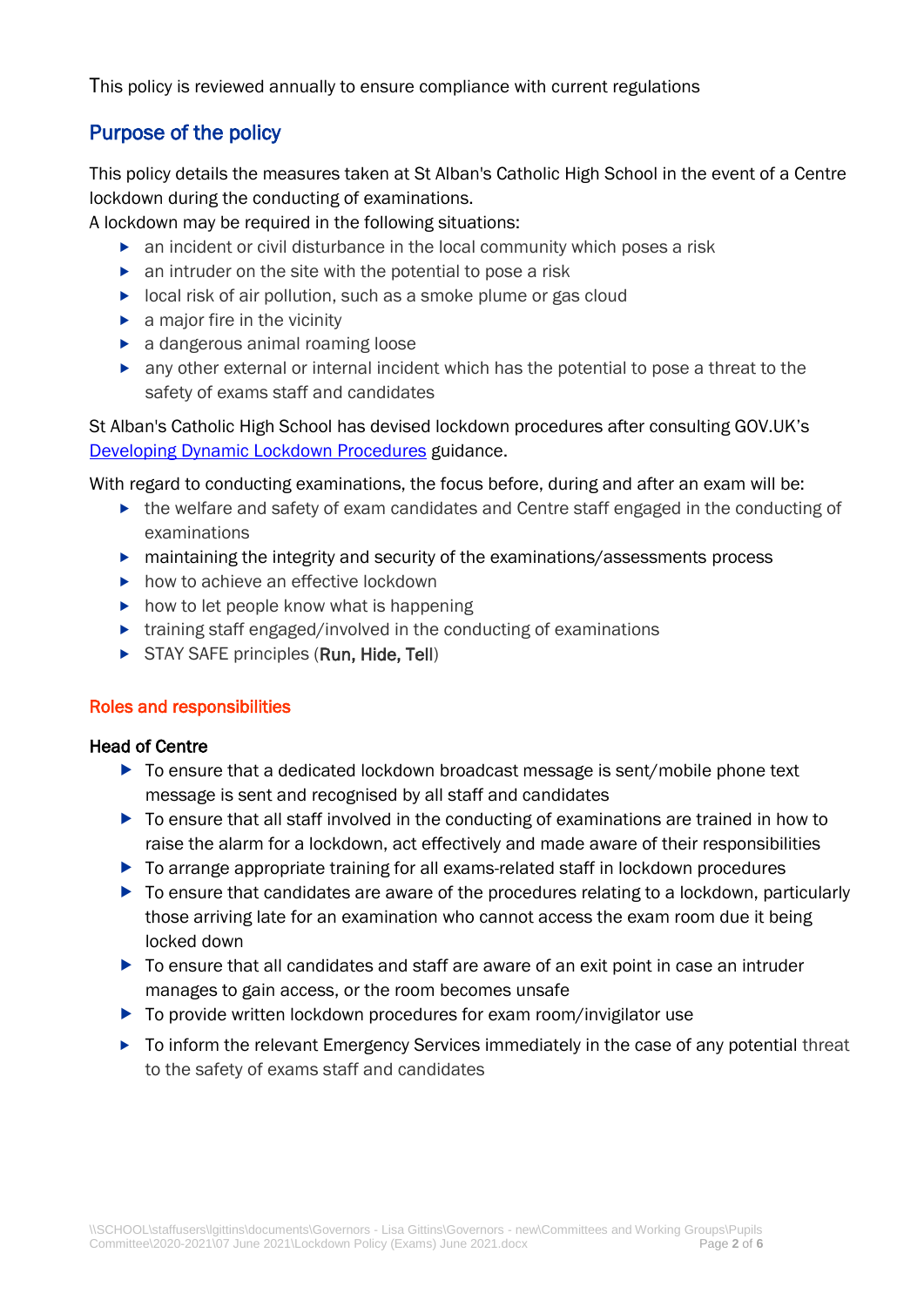#### Senior Leadership Team (SLT)

- ▶ To have accountability for all exams staff and candidates taking examinations during a lockdown
- ▶ To run training/drills for examination candidates on lockdown procedures
- ▶ To inform parents/carers about the Centre's Lockdown policy in relation to the conducting of examinations
- ▶ To have a presence around exam room (rota basis) areas prior to the start of each exam session
- $\triangleright$  To liaise with the appropriate authorities and awarding bodies regarding candidates taking examinations during a lockdown
- ▶ To use the exam room attendance register(s) to compile a list of all candidates not accounted for

#### Exams Officer

- ▶ To train invigilators in the Centre's lockdown procedure
- Where safe/possible, to liaise with SLT/invigilators in all exam rooms during a lockdown
- ▶ To assist with Lockdown training for staff and students where applicable to the conducting of examinations

#### Invigilators

- Invigilators to be made aware by means of a broadcast message or mobile phone text message about the lockdown
- ▶ To be aware of the Centre's lockdown procedure
- ▶ To complete attendance registers as soon as possible so candidates can be identified in the event of a lockdown
- Where safe/possible, to communicate with the Exams officer during a lockdown to confirm the situation in a particular exam room

### Lockdown procedure

#### Before an examination

If a lockdown is required as candidates are entering/waiting to enter the exam room, the following procedure will be employed:

- A member of SLT will be present around exam room areas
- ▶ Candidates will be instructed to enter the exam room immediately
- Candidates will be instructed to remain silent, hide under exam desks or sit against a wall/around a corner but not near the door
- Where safe/possible, the SLT member will communicate (via broadcast message facility, mobile phone/radio - walkie talkie) the situation to the Exams officer (ensuring that all mobile phones/radio - walkie talkies are on 'silent' mode but can still receive text messages)
- ▶ The Exams officer will collate the information from all exam rooms and forward this to the Head of Centre immediately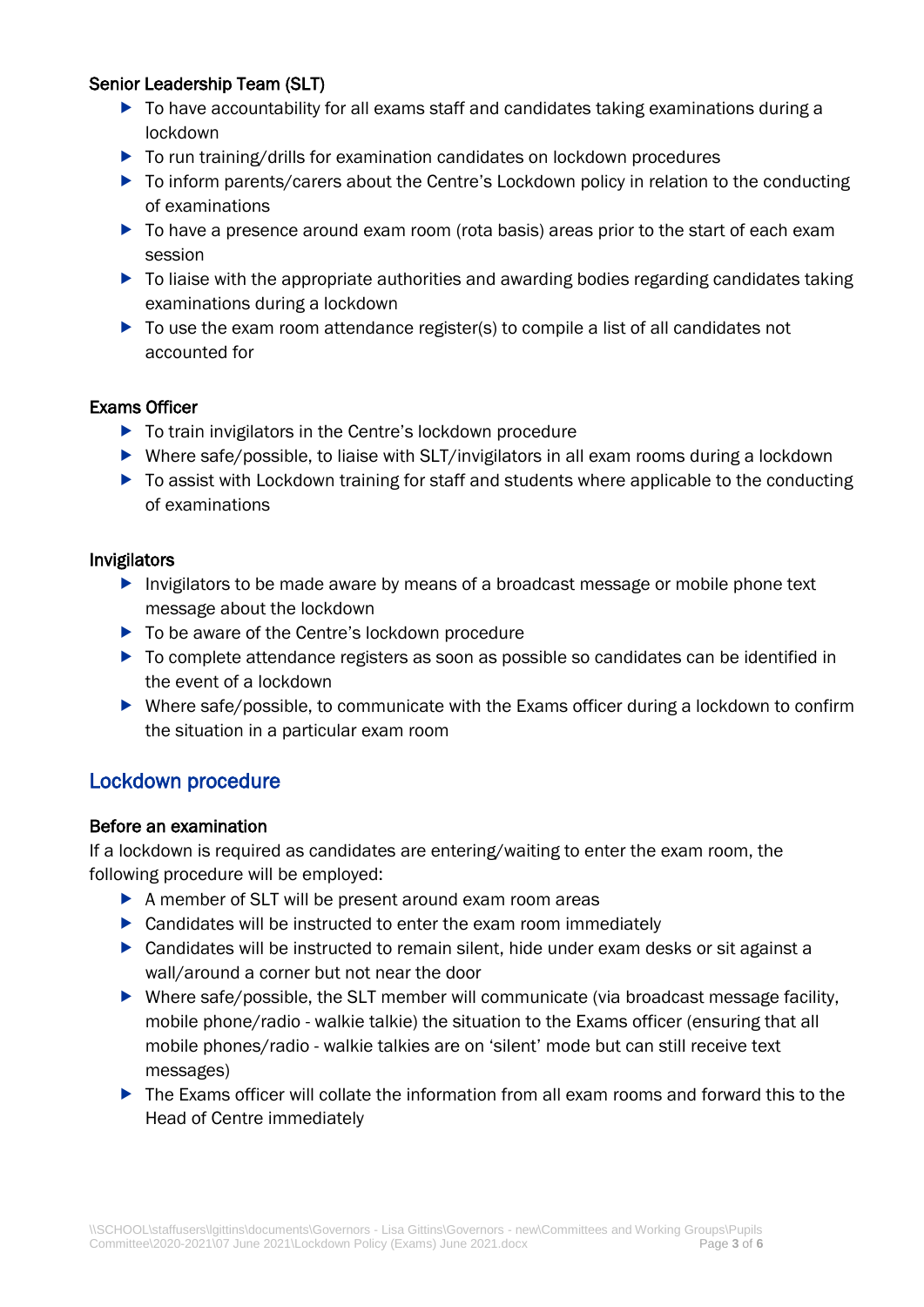#### $\blacktriangleright$  Invigilators will

- lock all windows and close all curtains/blinds
- switch off all lights
- lock all doors and/or use tables, or any other furniture, to barricade the entrance to the examination room
- take an attendance register/head count if possible
- (if the threat is a chemical or toxic release) instruct candidates to cover their nose and mouth (their own clothing can be used) and attempt to use anything to hand (i.e. masking tape) to seal up cracks around doors and any vents into the room

#### During an examination

If a lockdown is required during the exam/when candidates are in the exam room, the following procedure will be employed:

- Invigilators will:
	- Inform candidates to stop writing immediately and turn their papers over
	- collect the attendance register
	- make a note of time when the examination was suspended
	- instruct candidates to remain silent, leave all examination materials on their desks and hide under exam desk
	- where safe/possible, communicate (via broadcast messaging facility, mobile phone/walkie talkie) the situation to the exams officer (ensuring that all mobile phones/walkie talkies are on 'silent' mode)
	- lock all windows and close all curtains/blinds
	- switch off all lights
	- lock all doors and/or use tables, or any other furniture, to barricade the entrance to the examination room
	- (if the threat is a chemical or toxic release) instruct candidates to cover their nose and mouth (their own clothing can be used) and attempt to use anything to hand (i.e. masking tape) to seal up cracks around doors and any vents into the room
- Where safe/possible, the Exams officer will collate the information from all exam rooms and forward this to the Head of Centre immediately
- ▶ The Head of Centre will make informed decisions on alerting parents/carers, awarding bodies and emergency services
- ▶ If appropriate, where safe/possible, and following Centre policy, the Exams officer (or invigilators in the absence of the exams officer) will initiate the emergency evacuation procedure
- ▶ The Exams officer will collect all examination papers and materials for safe/secure storage following advice from the appropriate awarding bodies

#### After an examination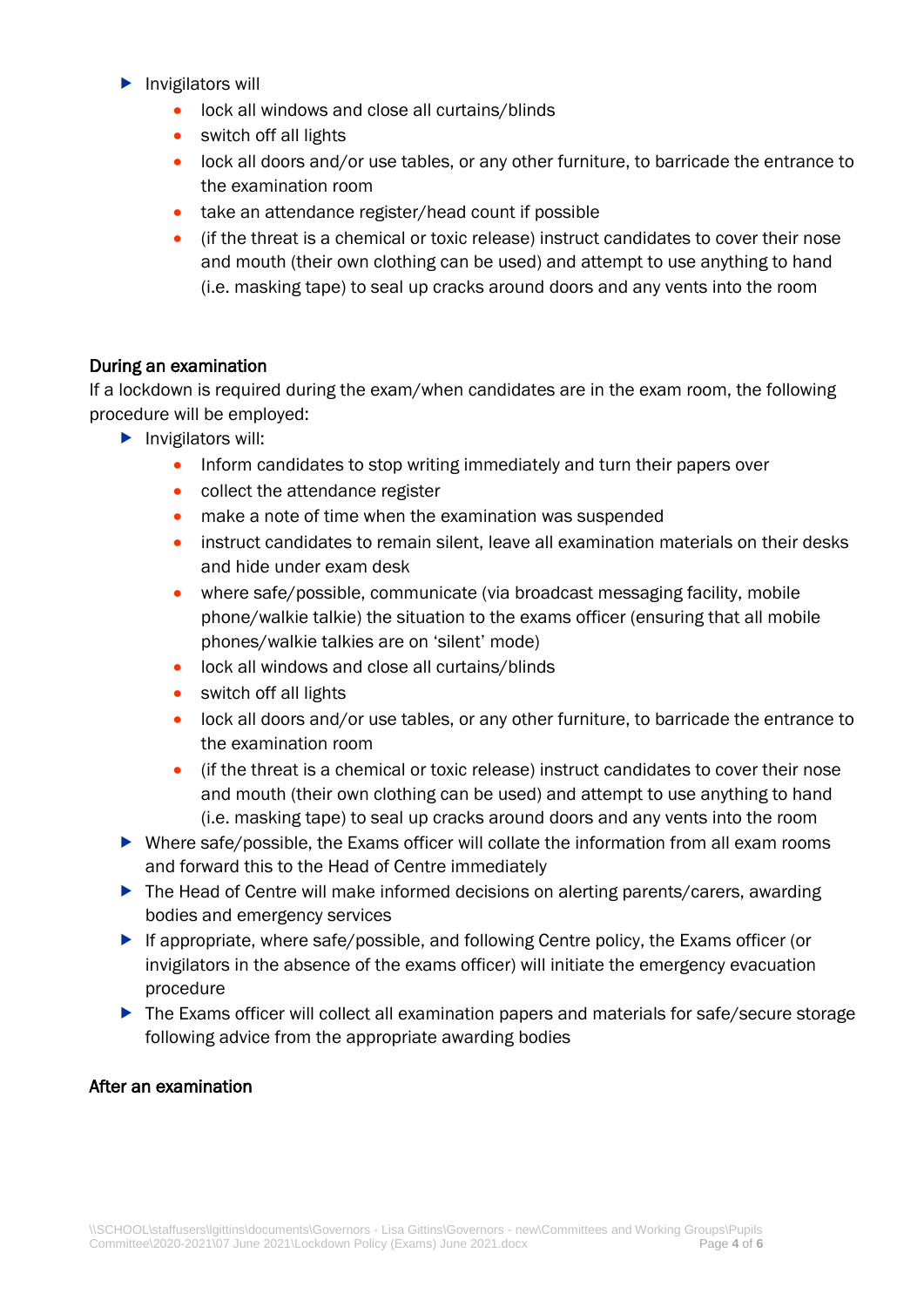If a lockdown is required after the exam/as candidates are leaving the exam room, the following procedure will be employed:

- $\blacktriangleright$  Invigilators will:
	- stop dismissing candidates from the exam room
	- instruct candidates who have left the room to re-enter the exam room
	- instruct candidates to remain silent and hide under examination tables
	- where safe/possible, communicate (via broadcast message facility, mobile phone/walkie talkie) the situation to the Exams officer (ensuring that all mobile phones/walkie talkies are on 'silent' mode but still able to send/receive text messages).
	- lock all windows and close all curtains/blinds
	- switch off all lights
	- lock all doors and/or use tables, or any other furniture, to barricade the entrance to the exam room
	- (if the threat is a chemical or toxic release) instruct candidates to cover their nose and mouth (their own clothing can be used) and attempt to use anything to hand (i.e. masking tape) to seal up cracks around doors and any vents into the room
- Where safe/possible, the Exams officer will collate the information from all exam rooms and forward this to the Head of Centre immediately

#### Ending a lockdown

- $\blacktriangleright$  The lockdown will be ended by either
	- the sound of a defined alarm or
	- the identification/authorisation of Emergency Service officers/SLT/Head of Centre entering each exam room
- A specific word or phrase may be used to confirm that the instruction to end the lockdown is genuine
- ▶ Invigilators will undertake a head count/register and confirm attendance with the Exams officer/SLT
- Where applicable and if advised to do so by SLT/Head of Centre, and following JCQ guidelines, if there is sufficient time remaining, candidates may restart their examination
- ▶ Invigilators will then:
	- ask candidates to return to their desks, remind them they are under exam conditions and allow a settling down period
	- recalculate the revised finish time(s) to allow for the full exam time
	- tell the candidates to turn their papers over and re-start their exam
	- amend the revised finish time(s) on display to candidates
	- note how long the lockdown lasted on the exam room incident log (to later inform a report to the awarding bodies and where relevant, any Centre-wide lockdown recording form/log)
- $\blacktriangleright$  The exams officer will
	- provide a report of the incident for awarding bodies (via the special consideration process or as advised by awarding bodies)